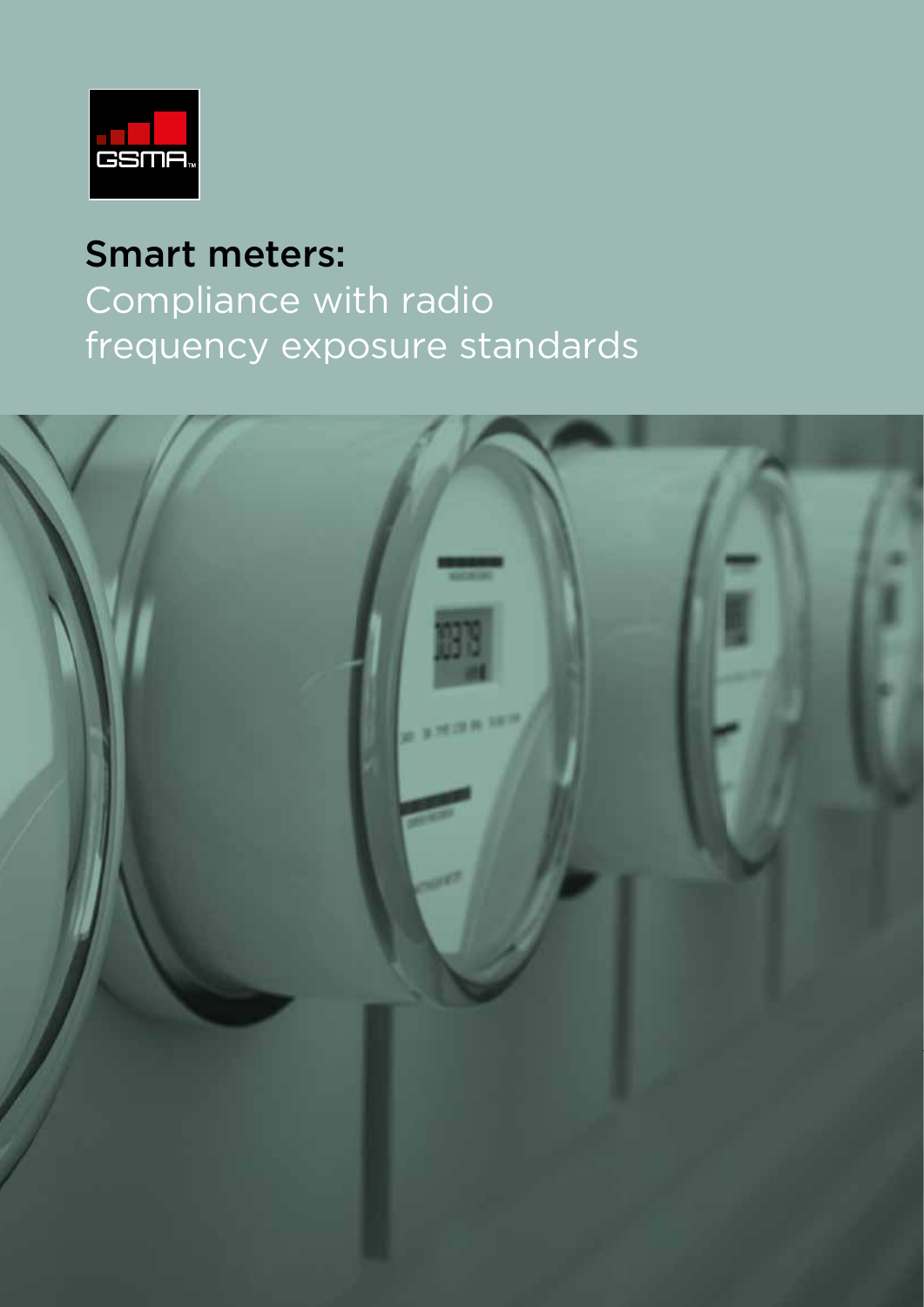# Summary

Smart meters use low power radio frequency signals to collect and transmit information about use of services such as electricity, water and gas. The meter reading data is collected and collated at access points and forwarded to the power company over the existing mobile networks in the same way as a call or text is sent. The radio frequencies and nominal powers transmitted are similar to those used for mobile phones and home wireless and infrequently, the average transmitted powers are very low. A number of studies have concluded that the duty cycle (the percentage of time the signal is transmitted) is very small, typically less than 5% for most of the time (even for heavily loaded access

Measurements of both single and banks of smart meters have been made by organisations in many different countries. The results are broadly similar from all the surveys. The exposure levels are similar to services including home Wi-Fi, laptops, mobile phone base stations and TV/FM broadcast services.

The possible health hazards of radiofrequency energy have been studied for many years. The consensus of expert groups and health agencies is that there are no established health effects below recommended exposure limits. Numerous national public health agencies have concluded that the radio signals used by having a smart meter installed.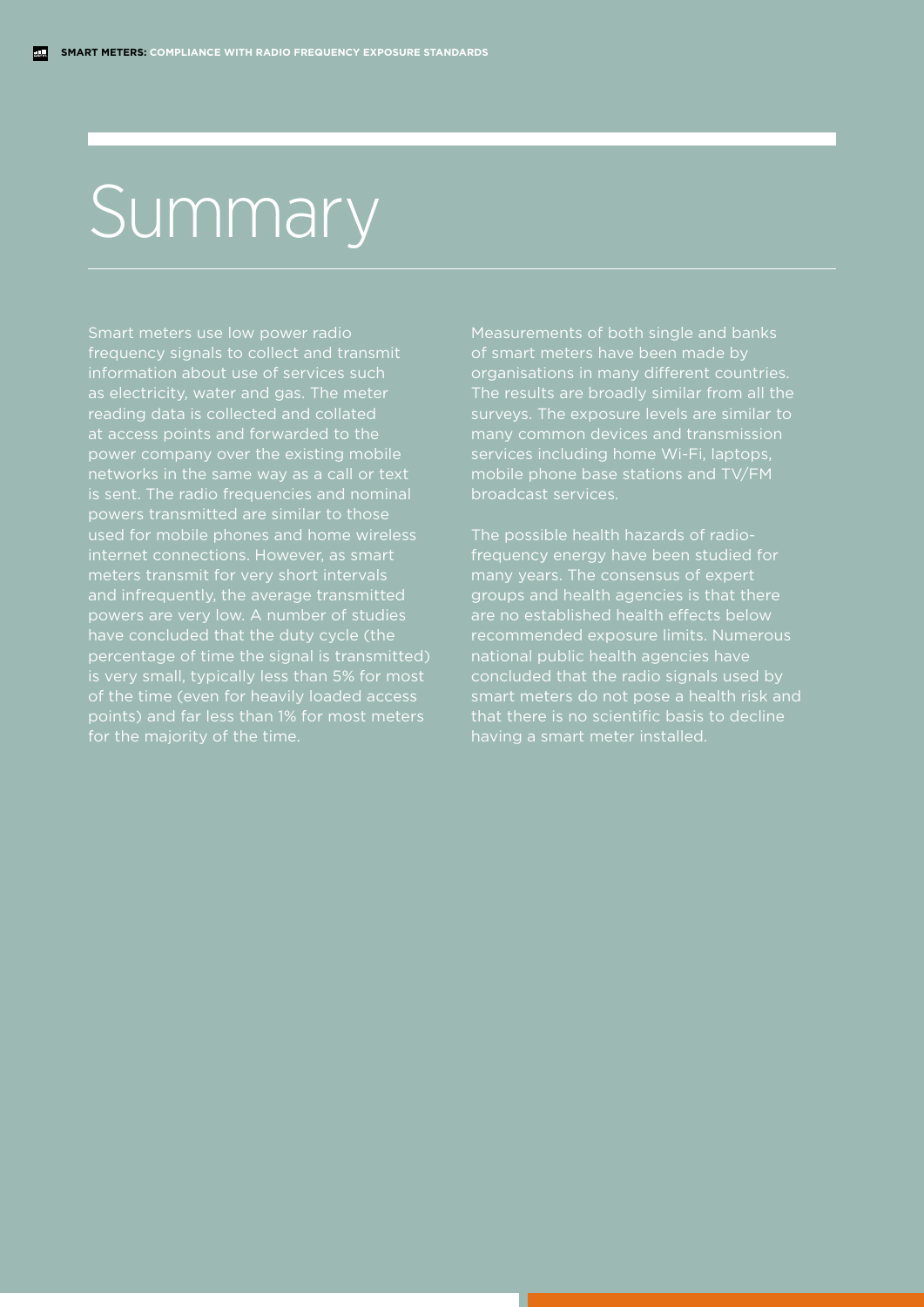# Introduction



Advance Metering Infrastructure (AMI), commonly known as smart meters, use low power radio frequency signals to collect and transmit information about use of services such as electricity, water and gas. Whilst different utility companies may configure their smart meter networks slightly differently, all networks contain radio transceivers (transmitters and receivers) located at the customer premises that transmit information about the service usage to wireless access points. The radio transceivers are similar to the wireless routers many people have installed in their homes and offices

to communicate within a computer network and ultimately with the Internet via a wireless access point. Similarly, the wireless access points within the smart meter network collect and transmit usage data to the utility company via a cellular mobile type network or wide area network (WAN). Some meters support a Home Area Network (HAN) that allows monitoring and control activities within the residence. Figure 1 illustrates the main radio links of a smart meter system.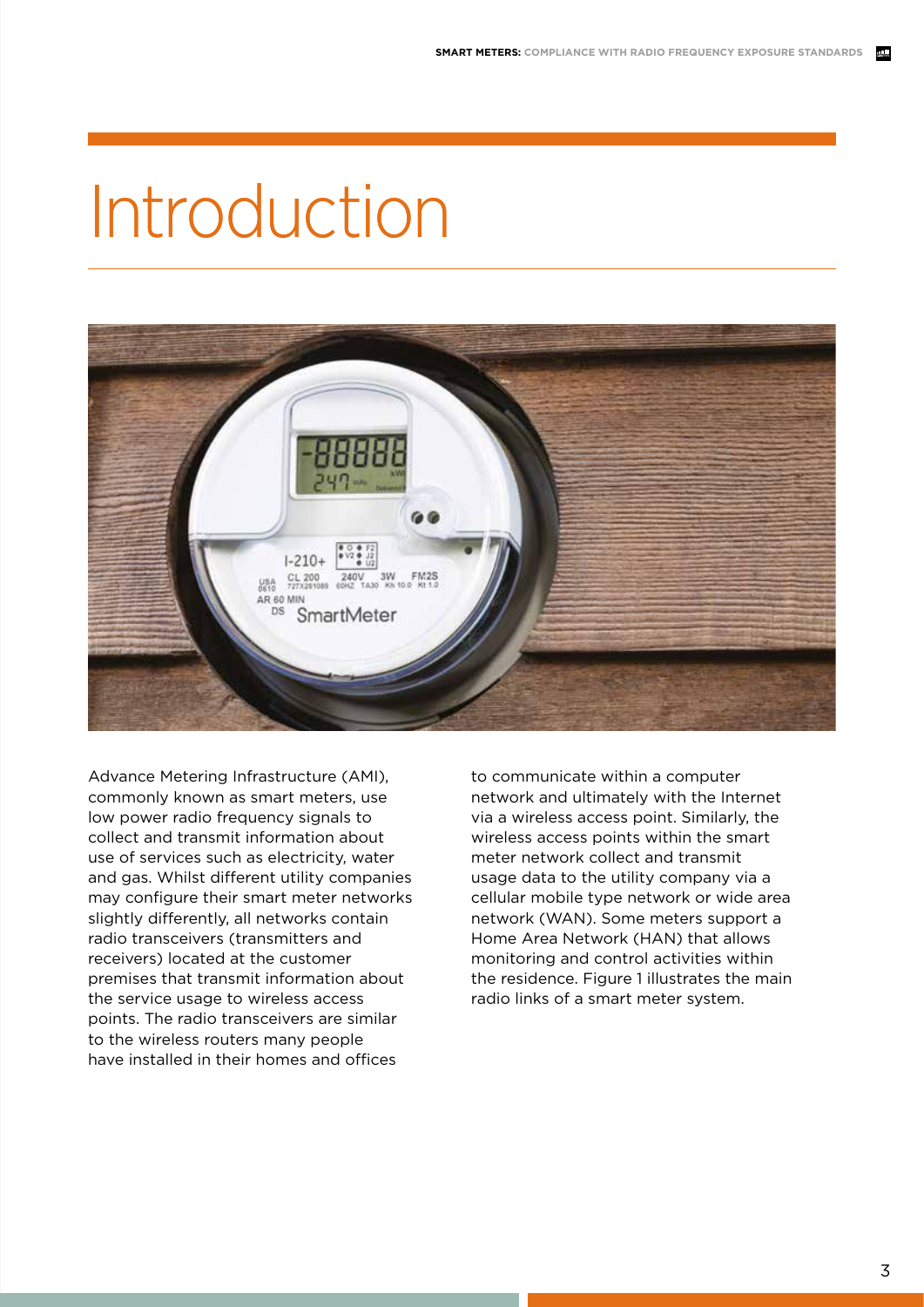

#### Mesh network of smart meters also equipped with Home Area Network (HAN).

*(adapted from EPECentre, 2012)*

#### Figure 1

The radio transceivers at the customer premises and the access points may be organised into a mesh network where they can both transmit data and communicate with each other. Radio transceivers can be installed as single units in individual dwellings or in banks to serve blocks of dwellings. Wireless access points are typically located in an elevated position to ensure a satisfactory radio communication with each of the transceivers it receives data from. Individual transceivers can also be configured to operate as wireless access points depending on the quality of the received radio signal which is primarily impacted by separation distance, local geography and building structure. Smart meters are fitted with an internal antenna which can be replaced by an external antenna fitted to the outside of the cabinet or further away to improve reception and transmission.

The individual transceivers typically operate in the 902–928 MHz and 2.4-2.48 GHz bands, utilising both frequency-hopping and spread spectrum techniques which are controlled by a wireless mesh network overlay.

Some meters use cellular data modems at 900 MHz, 1.8 GHz or 2.1 GHz, the same technology used in mobile phones. The meter reading data is carried over the existing mobile networks in the same way as a call or text is sent.

Depending on the radio technology used the transceivers operate at a nominal peak power of up to 1 W. However, as they transmit for very short intervals and infrequently, the average transmitted powers are very low.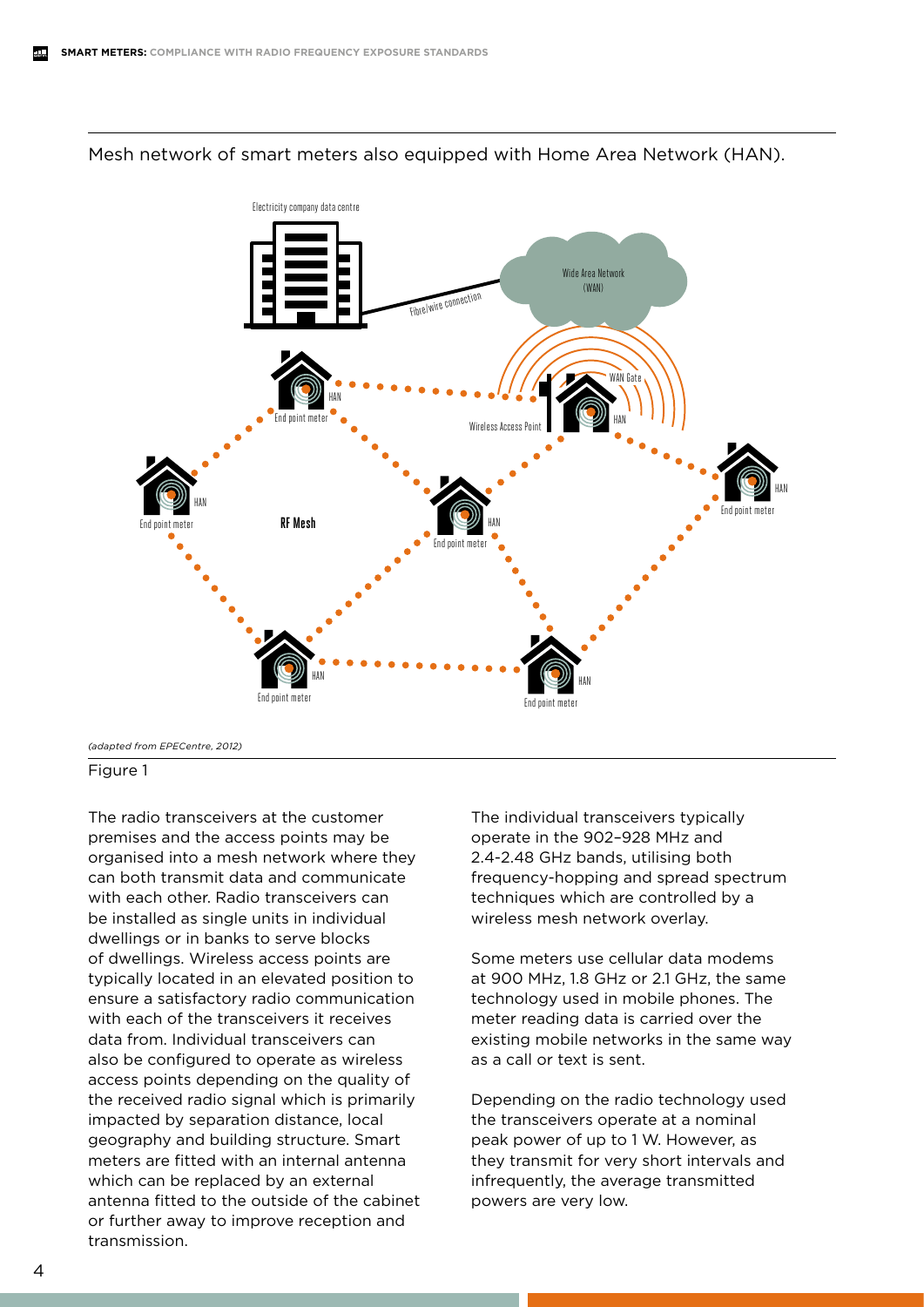# **Smart meter data transmission and duty cycles**

The communication between smart meters includes the service use data, as well as information to and from other smart meters within the mesh network, to maintain the hierarchy of each of the meters within the network. The transmissions within the network are characterized by very short pulses sometimes referred to as chirping and the numbers of pulses vary throughout the day and with the level of the meter within the network. Smart meters which are configured as access points transmit a higher number of pulses. The wireless access point that finally communicates to the WAN and ultimately the utility company transmits the highest number of pulses.



#### Illustration of smart meter duty cycle

#### Figure 2

Tell et al. (2012a) and EMC Technologies (2011) have extensively investigated the characteristics of the data transmission and duty cycles (the percentage of time the signal is transmitted – see Figure 2) in operational smart meter networks with different smart meter brands and different power utility networks. Tell et al. (2012a) analysed data from 46,698 meters over an 89 day period. Based on more than four million data points, they conservatively estimated the maximum duty cycle as 4.74% and that this occurred in 0.1% of values. For 99% of values, the duty cycle was only about 0.1%. EMC Technologies (2011) investigated actual byte count data from over 2,000 meters, including a highly loaded access point. They concluded that the majority of the meters had a duty cycle of between 0.3% – 0.4% and that 99.9% of the meters were transmitting below a duty cycle of 2.5%. Based on this data, it can be concluded that the duty cycle is very small, typically less than 5% even for heavily loaded access points and far less than 1% for most meters.

**SMART METERS TYPICALLY TRANSMIT LESS THAN 1% OF THE TIME.**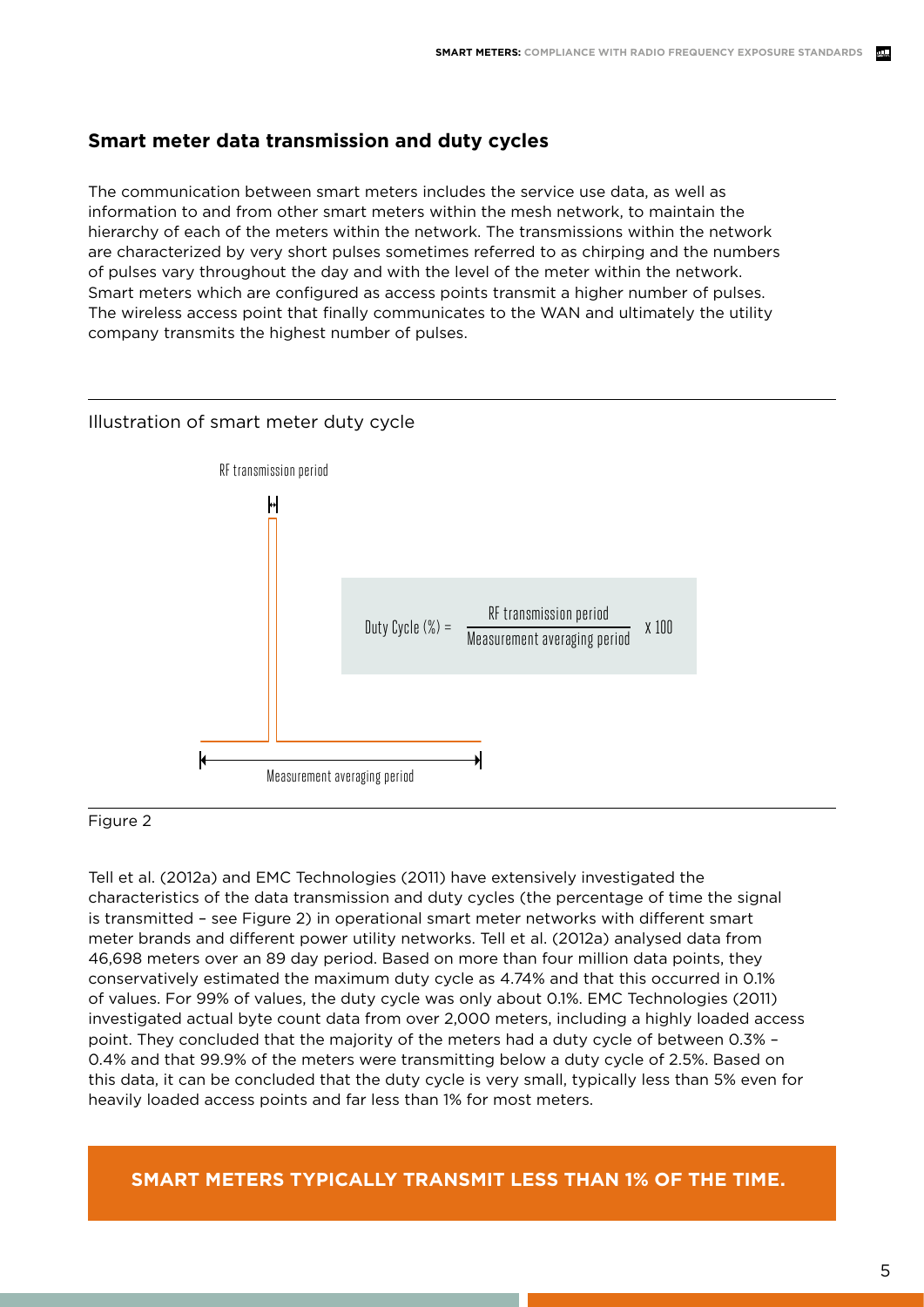#### **Results of measurements of smart meters**

International radio frequency (RF) exposure guidelines have been developed to provide protection against established effects from RF fields by the International Commission on Non-Ionizing Radiation Protection (ICNIRP, 1998) and the Institute of Electrical and Electronic Engineers (IEEE, 2005). In the United States, the Federal Communications Commission (FCC) has adopted limits that are similar to those of ICNIRP and the IEEE (FCC, 1997).1

Measurements of both single and banks of smart meters have been made by organisations in many different countries. The results are broadly similar from all the surveys. Some important features are summarised in Table 1 and Table 2 based on measurements conducted in Australia and the United States.

#### Peak measured levels

*The peak levels represent maximum values during the short transmission periods. These need to be multiplied by the duty cycle to arrive at the time averaged exposure levels (see Table 2).*

| <b>Reference</b>                                                            | <b>Measurements</b>            | Peak levels (W/m <sup>2</sup> )                |
|-----------------------------------------------------------------------------|--------------------------------|------------------------------------------------|
| Tell et al 2012(a)<br>(Itron Meters)<br>$\sqrt{(902 - 928 \text{ MHz})^2}$  | Banks of 10 meters at 0.2 m    | $0.35$ mean                                    |
| Tell et al 2012(b)<br>(GE and Landis Meters)<br>$(902 - 928 MHz)$           | Lab test at 0.3 m              | 50.6                                           |
|                                                                             | Outside residences at 0.3 m    | $0.27 - 0.9$                                   |
|                                                                             | Inside 6 residences            | 6.6x10 $-0.5$ median / 0.051 max               |
|                                                                             | Bank of 112 meters             | 0.27 at 0.6 m / 0.043 at 3.0 m                 |
| <b>Foster &amp; Tell (2013)</b><br>(Trilliant Meters)<br>$(2.4 - 2.48$ GHz) | Single isolated meter at 0.3 m | 0.62                                           |
|                                                                             | Single meter on house at 1.0 m | $1.0 \times 10^{-03} - 1.0 \times 10^{-02}$    |
|                                                                             | Inside house at 5 - 10 m       | $1.0 \times 10^{-03}$ - $1.0 \times 10^{-02*}$ |
| <b>ARPANSA (2013)</b><br>(915 - 928 MHz)                                    | Single meter at 0.5 m          | $7.0 \times 10^{-03}$                          |
|                                                                             | Inside residence behind meter  | $3.5x10^{-04}$                                 |

\*These measurements were affected by more dominant Wi-Fi signals from within the house.

Note: Tell et al 2012 (a) and (b) reported their measured peak values as a percent of the FCC limits. In Table 1, the peak levels have been calculated assuming<br>an FCC general public of 6 W/m² at 900 MHz. The ARPANSA measur

Table 1

1. The public exposure limit varies with frequency. At 900 MHz it is 4.5 W/m2 in the ICNIRP guidelines and 6 W/m2 in the FCC requirements.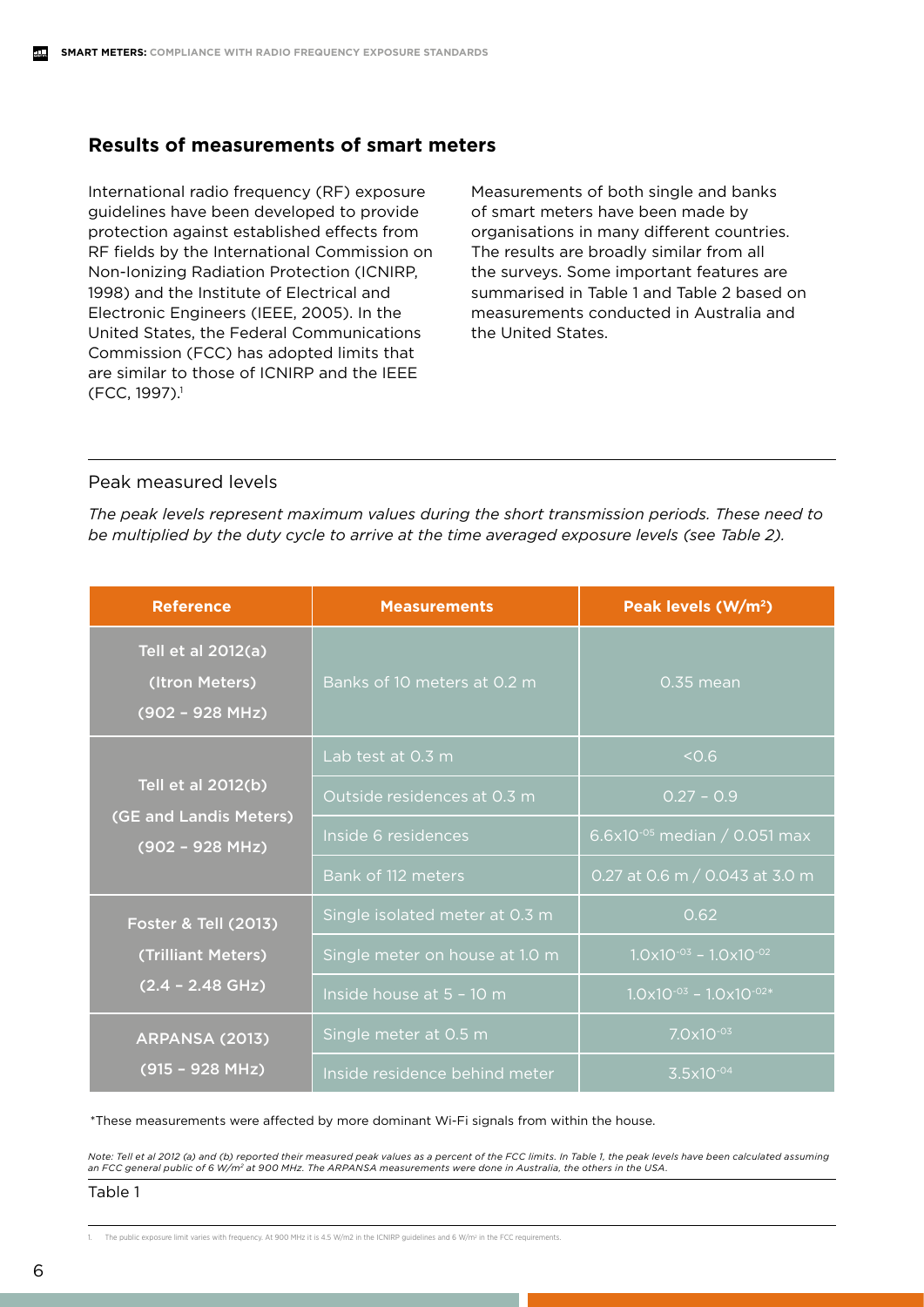### Time averaged levels

*These levels are determined using the highest value duty cycles based on measurements and/ or conservative estimations and calculated using the appropriate measurement averaging period (ICNIRP or FCC)2 to allow comparison with the allowable limit values for the public.*

| <b>Reference</b>               | <b>Measurements</b>                                               | Time-Averaged Levels (W/m <sup>2</sup> ) |
|--------------------------------|-------------------------------------------------------------------|------------------------------------------|
| <b>EMC Technologies (2011)</b> | Bank of 13 meters, inside<br>dwelling at 0.3 m from meters        | $5.09\times10^{-04}$                     |
|                                | Bank of 11 meters 0.3 m from<br>meters                            | $3.70\times10^{-02}$                     |
| Tell et al 2012 (a)            | Front of single at 0.3 m                                          | $<$ 4.80 $\times$ 10 <sup>-02</sup>      |
| (Itron Meters)                 | Front of single meter acting as<br>wireless access point at 0.3 m | $6.00x10^{-02}$                          |
| $(902 - 928 MHz)$              | Front of single meter at 3.05 m                                   | $< 4.80 \times 10^{-04}$                 |
| <b>ARPANSA (2013)</b>          | Single meter at 0.5 m                                             | $2.1 \times 10^{-03}$                    |

Note: EMC Technologies (2011) and ARPANSA (2013) generally reported the time-average values as a percent of the Australian limits (ARPANSA, 2002)<br>which are almost identical to ICNIRP. Where stated in the reference, the act

#### Table 2



2. The measurement averaging period in ICNIRP is 6 minutes and for the FCC it is 30 minutes.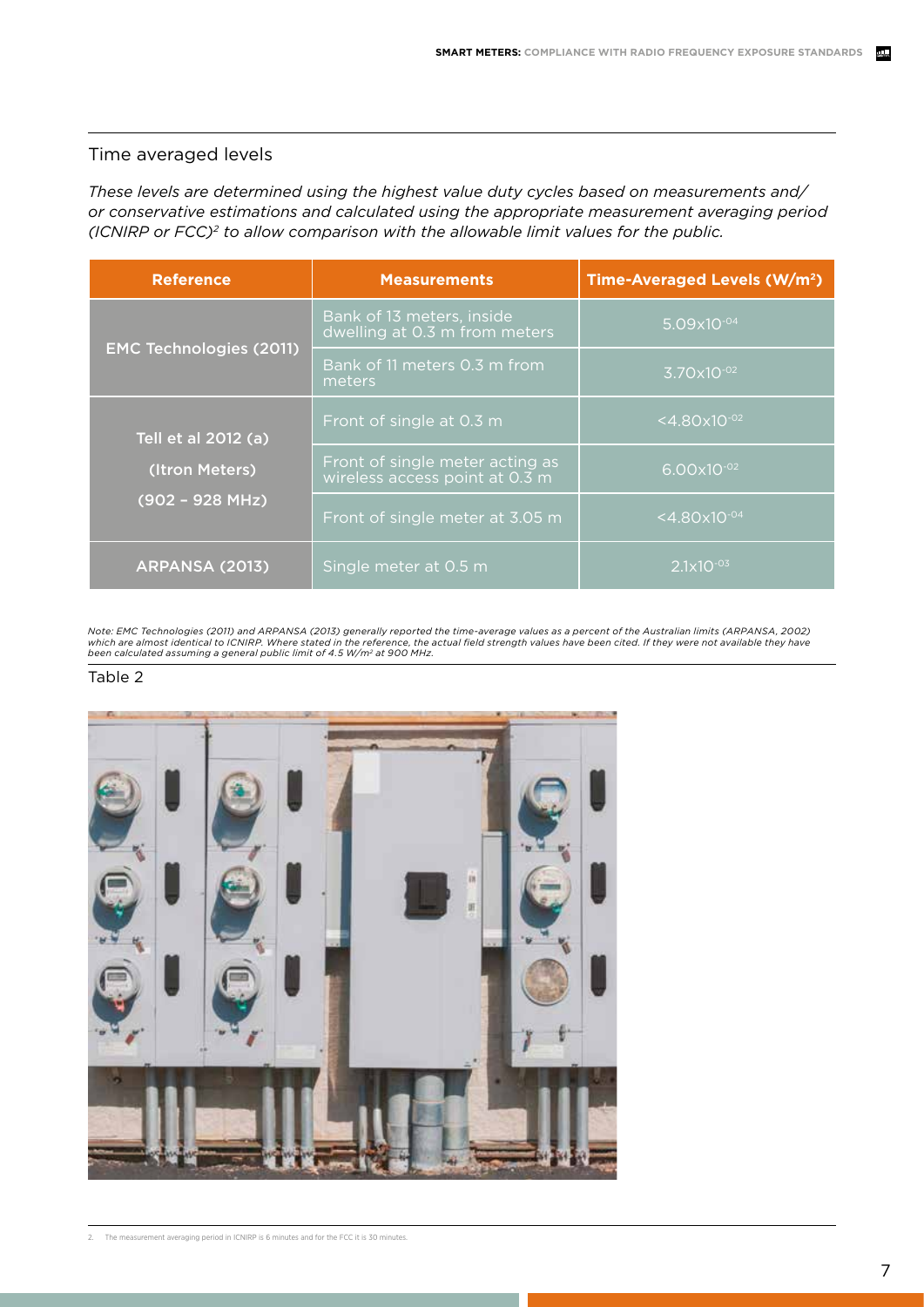# **Comparison of the measurements with other common RF sources**

Table 3 presents typical values of measured RF exposures from other common sources of radio signals.

#### Measured results of exposures from other common RF sources

*The measurements are reported as time-averaged levels, using the appropriate measurement averaging period (ICNIRP or FCC), when the service is operating, for example, when a laptop is uploading a file over Wi-Fi.* 

| <b>Reference</b>                                           | <b>Measurements</b>                                                                | Time-Averaged Levels (W/m <sup>2</sup> )                   |
|------------------------------------------------------------|------------------------------------------------------------------------------------|------------------------------------------------------------|
| Foster (2007)                                              | Wi-Fi devices in offices,<br>shops, healthcare, educational<br>institutions at 1 m | median range<br>$1.0\times10^{-06}$ to $1.0\times10^{-05}$ |
| Peyman et al (2011)                                        | Max from laptops at 0.5 m                                                          | $2.2 \times 10^{-02}$                                      |
|                                                            | Max from laptops at 1 m                                                            | $8.7x10^{-02}$                                             |
|                                                            | Max from access points at 0.5 m                                                    | $4.0 \times 10^{-03}$                                      |
|                                                            | Max from access points at 1 m                                                      | $1.8 \times 10^{-02}$                                      |
| Foster & Moulder (2013)<br>based on<br>Joseph et al (2010) | Mobile phone (downlink)                                                            | 2.0x10 <sup>-05</sup> to 2.0x10 <sup>-04</sup>             |
|                                                            | Mobile phone (uplink) -<br>exposure to bystanders,<br>not the user                 | 5.0x10 <sup>-05</sup> to 9.0x10 <sup>-04</sup>             |
|                                                            | DECT cordless phone                                                                | $1.0\times10^{-06}$ to 5.0x10 <sup>-05</sup>               |

Table 3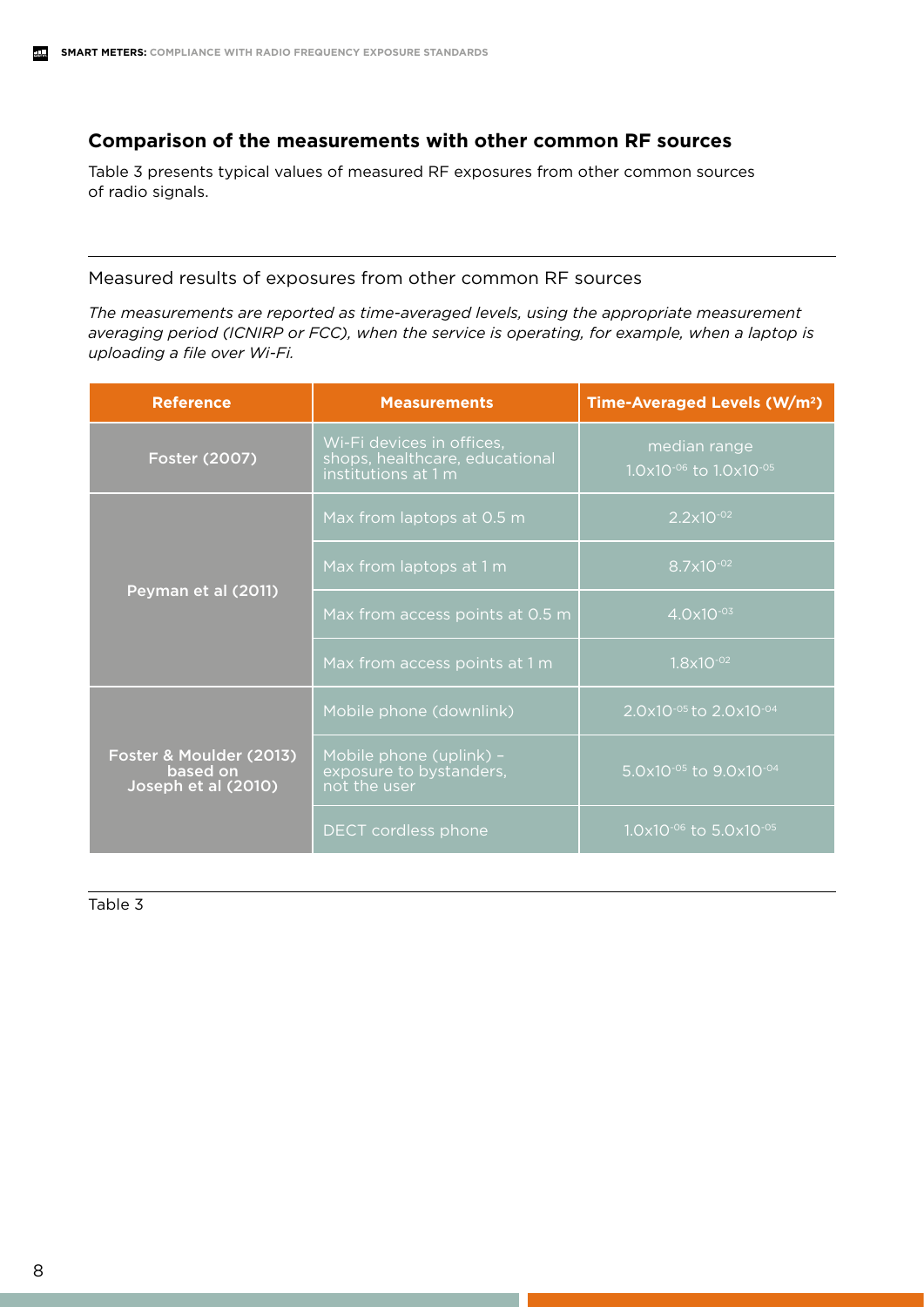### **Conclusions about RF Health Effects**

The possible health hazards of exposure to RF energy have been studied for many years and the overwhelming consensus of expert groups and health agencies is that there are no established health effects below recommended safety limits.

The ICNIRP<sup>3</sup> states:

 *Acute and long-term effects of HF [high frequency] exposure below the thermal threshold have been studied extensively without showing any conclusive evidence of adverse health effects.* 

The World Health Organization (WHO)<sup>4</sup> states:

 *Based on mixed epidemiological evidence on humans regarding an association between exposure to RF radiation from wireless phones and head cancers (glioma and acoustic neuroma), RF fields have been classified by the International Agency for Research on Cancer [IARC] as possibly carcinogenic to humans (Group 2B). Studies to date provide no indication that environmental exposure to RF fields, such as from base stations, increases the risk of cancer or any other disease.*

The WHO<sup>5</sup> explains that the IARC classification Group 2B is a category used when a causal association is considered credible, but when chance, bias or confounding cannot be ruled out with reasonable confidence. The WHO continues to promote research related to mobile phone use and brain cancer risk and several studies are underway. The IARC task group concluded that the scientific evidence in respect of environmental RF exposures (from sources like smart meters) was insufficient for any conclusion.

## **Conclusions specific to smart meters**

Some agencies have specifically addressed questions regarding the compliance of smart meters and the possibility of health risks. Australian Radiation Protection and Nuclear Safety Agency:<sup>6</sup>

*'Smart meters measure electricity usage and communicate this information back to the supplier using short bursts of radio waves or low level radiofrequency (RF) electromagnetic radiation (EMR). The scientific evidence does not support that the low level RF EMR emitted from smart meters causes any health effects.'*

#### Health Canada:7

*'…Health Canada has concluded that exposure to RF energy from smart meters does not pose a public health risk. Since RF energy exposure levels are far below Canadian and international safety limits, Health Canada does not consider that any precautionary measures are needed to reduce RF energy exposure from smart meters.'*

Health Protection Agency, United Kingdom:8

*'…The evidence to date suggests exposures to the radio waves produced by smart meters do not pose a risk to health. Assessments made in other countries that use smart meters have found exposures that are low in relation to internationally agreed guidelines. Public Health England (PHE) will be carrying out research to assess exposures from the devices as the technology is rolled out. PHE considers exposure to radio waves does not provide a basis to decline having a smart meter.'*

These public health agencies have concluded that there are no health risks from the installation of smart meters and no scientific basis to decline having a smart meter installed.

<sup>3.</sup> http://www.icnirp.org/en/frequencies/high-frequency/index.html http://www.who.int/features/ga/30/en/

<sup>5.</sup> http://www.who.int/mediacentre/factsheets/fs193/en/<br>6. http://www.arpansa.gov.au/radiationprotection/Factsheets/is\_smartmeters.cfm. Last updated: February 2014.<br>7. http://www.hc-sc.g.c.a/hl-vs/iyh-vsv/prod/meters-compte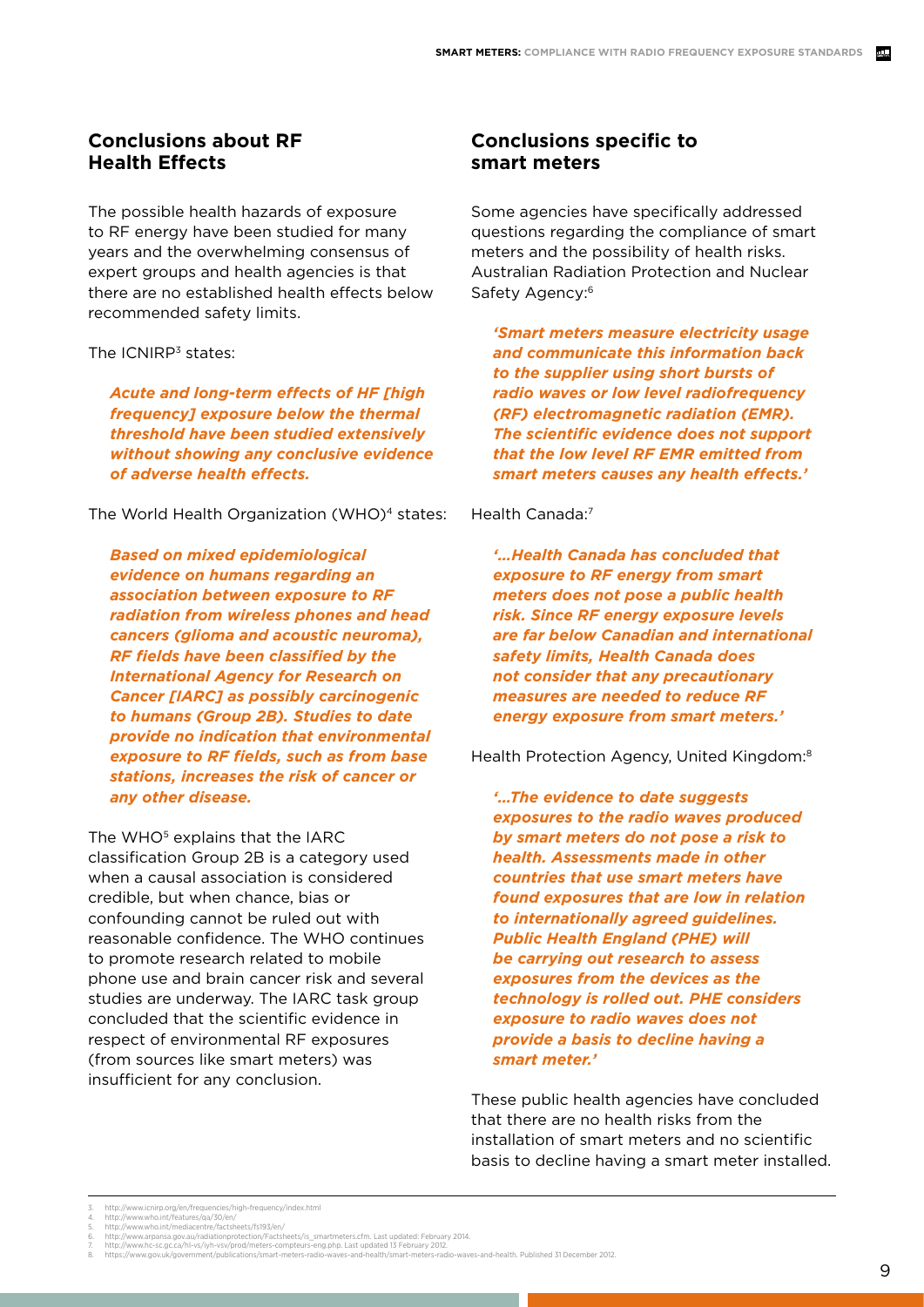#### **Where to go for further information:**

ICNIRP http://www.icnirp.org/ WHO http://www.who.int/peh-emf/en/

#### **References:**

ARPANSA, Australian Radiation Protection and Nuclear Safety Agency, *Radiation Protection Standard for Maximum Exposure Levels to Radiofrequency Fields - 3 kHz to 300 GHz*, Radiation Protection Series, No. 3, 2002.

ARPANSA, Australian Radiation Protection and Nuclear Safety Agency, Preliminary Measurements of Radiofrequency Transmissions from a Mesh Radio Smart Meter, Technical Report 163, ISSN 0157-1400, 9 December 2013.

EMC Technologies, *AMI Meter Electromagnetic Field Survey – Final Report*. Prepared for Victorian Department of Primary Industries, Doc. No. M110736, October 2011. http://www.smartmeters.vic.gov.au/\_\_data/assets/pdf\_file/0011/138926/AMI-Meter-EM-Field-Survey-Report-Final-Rev-1.0.pdf

EPECentre (Electric Power Engineering Centre), College of Engineering, University of Canterbury, Christchurch, Health and Safety Aspects of Electricity Smart Meters: A Study into the Potential Health Effects of Radio Frequency Emissions From Smart Meters, May 2012. http://www.epecentre.ac.nz/media/smartmeter.shtml

FCC, *Evaluating Compliance with FCC Guidelines for Human Exposure to Radiofrequency Electromagnetic Fields, Edition 97-01*. Federal Communications Commission Office of Engineering & Technology Washington, DC, 1997.

Foster KR, *Radiofrequency Exposure from Wireless LANS Utilizing Wi-Fi Technology*. Health Physics, 92:280-289; 2007.

Foster KR & Moulder JE, *Wi-Fi and Health: Review of Current Status of Research*. Health Physics, 105:561-575; 2013.

Foster KR and Tell RA. *Radiofrequency energy exposure from the Trilliant smart meter*. Health Physics, 105:177-186; 2013.

Joseph W, Frei P, Röösli, M, Thuroćzy G, Gajsek P, Trcek T, Bolte J, Vermeeren G, Mohler E, Juhasz P, Finta V, Martens L. *Comparison of personal radio frequency electromagnetic field exposure in different urban areas across Europe.* Environmental Research, 110:658-663; 2010.

ICNIRP, *Guidelines for limiting exposure to time-varying electric, magnetic, and electromagnetic fields (up to 300 GHz).*  International Commission on Non-Ionizing Radiation Protection. Health Physics, 74:494–522; 1998.

IEEE, *Standard for Safety Levels with Respect to Human Exposure to Radio Frequency Electromagnetic Fields, 3 kHz to 300 GHz.* Institute of Electrical and Electronic Engineers (2005). IEEE Std. C95.1-2005.

Peyman A, Khalid M, Calderon C, Addison D, Mee T, Maslanyj M, Mann S. *Assessment of Exposure to Electromagnetic Fields from Wireless Computer Networks (Wi-Fi) in Schools; Results of Laboratory Measurements*. Health Physics, 100:594-612; 2011.

Tell RA, Sias GG, Vazquez A, Sahl J, Turman JP, Kavet RI, Mezei G. *Radiofrequency fields associated with the Itron smart meter.* Radiation Protection Dosimetry 151:17-29; 2012a.

Tell RA, Kavet RI, and Mezei G. *Characterization of radiofrequency field emissions from Smart Meters.* Journal of Exposure Science and Environmental Epidemiology, 23: 549-553; September/October 2013.